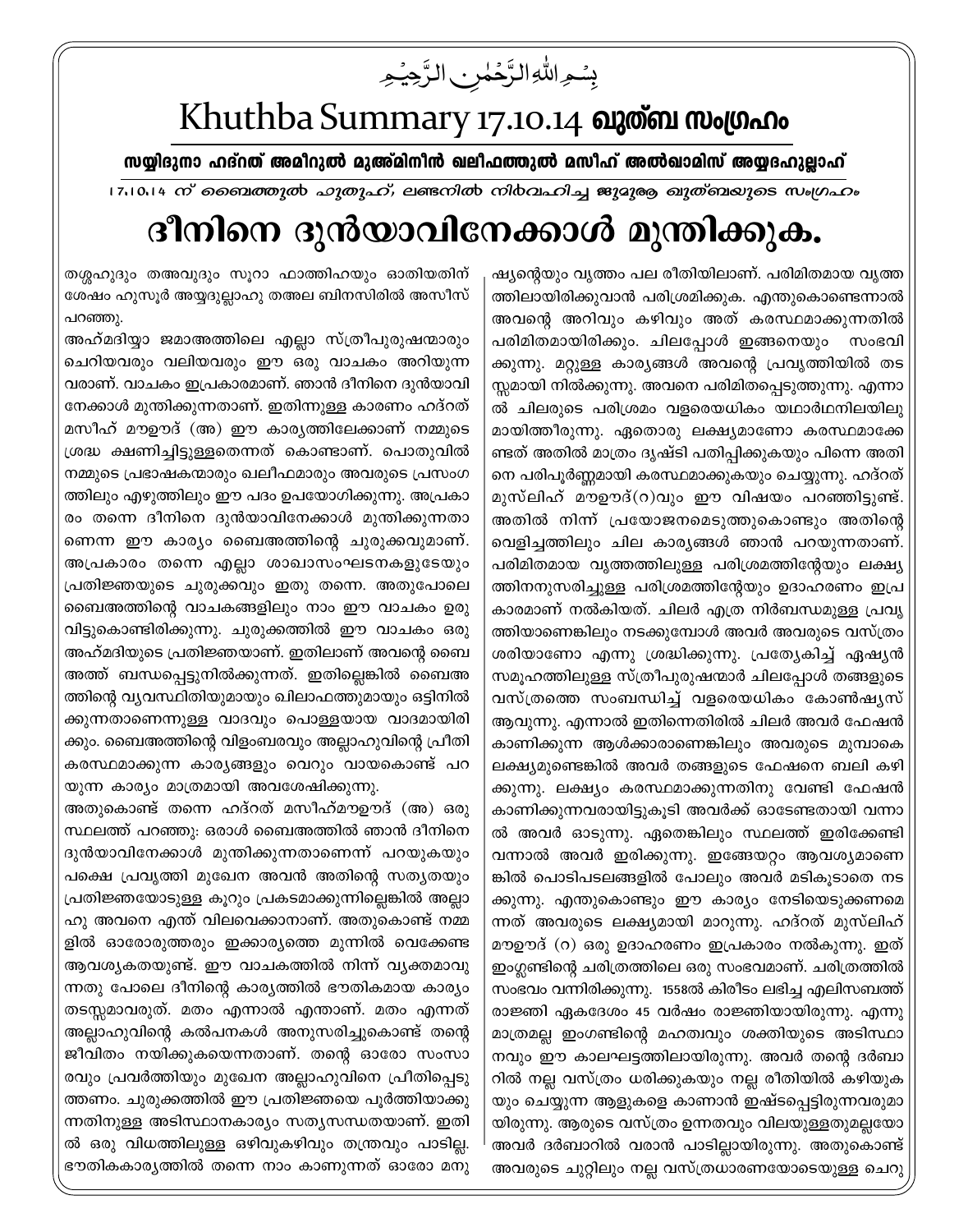പ്രവർത്തനത്തിൽ നിന്ന് അശ്രദ്ധരായിത്തീരുന്നത് വിലക്കുന്നു. ചുരുക്കത്തിൽ നിങ്ങൾ ഒരിക്കലും മതപരമായ പ്രവർത്ത നത്തിൽ അശ്രദ്ധരാവരുതെന്ന് ഇസ്ലാം പറയുന്നു. അപ്പോ ഴാണ് നിങ്ങൾ ദീനിനെ ദുൻയാവിനേക്കാൾ മുന്തിക്കുന്നതാ ണെന്ന അവകാശം നിറവേറ്റുന്നവരായി മാറുന്നത്. ഇതേ പോലെ ഉന്നതമായ ഭക്ഷണം അതിൽ നിന്ന് മതം ഒരിക്കലും വിലക്കുന്നില്ല. എന്നാൽ അത് അവരുടെ മതത്തിന്റെ മാർഗത്തിൽ തടസ്സമാവുന്നത് അനുവദനീയമല്ലാത്തതാണ്. അതുകൊണ്ട് ദീനിന്റെ കാര്യത്തിൽ ഏതൊരു കാര്യമാണോ തടസ്സമായി നിൽക്കുന്നത് അതിൽ നിന്ന് ദൂരപ്പെടേണ്ടതാ ണെന്ന കാര്യം എപ്പോഴും മുന്നിൽ വെക്കേണ്ടതാണ്.

ഇതിനെ സംബന്ധിച്ച് ഹദ്റത് മസീഹ് മൗ ഊദ് (അ) പറയുന്നു: "നോക്കൂ , രണ്ടു വിധത്തിലുള്ള ആളുകളാണു ള്ളത്. ഒരു വിഭാഗം ഇസ്ലാം സ്വീകരിച്ചുകൊണ്ട് കച്ചവട ത്തിലും വ്യവഹാരത്തിലും മുഴുകുന്നു. ശൈത്താൻ അവ രുടെ തലക്ക് മീതെ ചുറ്റിക്കൊണ്ടിരിക്കുന്നു. തികച്ചും ഭൗതി കതയിൽ മുഴുകുന്നു. പറയുന്നു. കച്ചവടം വിരോധിക്കപ്പെട്ട കാര്യമാണ്, എന്നല്ല പറഞ്ഞതിന്റെ ഉദ്ദേശ്യം. സഹാബാക്കൾ കച്ചവടം ചെയ്തിരുന്നു. പക്ഷെ ദീനിനെ ദുൻയാവിനേക്കാൾ മുന്തിച്ചിരുന്നു. അവർ ഇസ്ലാം സ്വീകരിച്ചപ്പോൾ ഇസ്ലാമി നെകുറിച്ചുള്ള യഥാർഥ അറിവ് കരസ്ഥമാക്കി. ഇതു കാര ണമായി അവർ ഒരു മൈതാനിയിലും ശൈത്താന്റെ അക്രമ ത്തിൽ നിന്ന് വൃതിചലിച്ചില്ല. ഒരു കാര്യവും അവരെ സത്യം പ്രകടിപ്പിക്കുന്നതിൽ നിന്ന് തടസ്സമായി നിന്നില്ല. പറയുന്നു. ഭൗതികതയുടെ ആളുകൾ അതിനെ പൂജിക്കാൻ തുടങ്ങുന്നു. അത്തരം ആളുകളെ ശൈത്താൻ തന്റെ അധീനതയിലാ ക്കുന്നു. രണ്ടാമത്തെ വിഭാഗം, ദീനിന്റെ പുരോഗതിയുടെ ചിന്തയിലായിരിക്കുന്ന ഈ വിഭാഗം അല്ലാഹുവിന്റെ വിഭാ ഗം എന്നു പറയപ്പെടുന്നവരുടെ വിഭാഗമായിരിക്കും. അവർ ശൈത്താനിൽ നിന്നും അവന്റെ സൈന്യത്തിൽ നിന്നും വിജയം പ്രാപിക്കുന്നതുമാണ്.

തുടക്കത്തിൽ ഞാൻ ഹദ്റത് മസീഹ് മൗഊദിന്റെ ഉദ്ധരണി കേൾപ്പിച്ചതുപോലെ ദീനിനെ ദുൻയാവിനേക്കാൾ മുന്തിക്കു മ്പോൾ ബൈഅത്തിന്റെ ലക്ഷ്യവും പൂർത്തിയാവുന്നു. ഇക്കാര്യം മനസ്സിലാക്കുന്നതിനുവേണ്ടി ഭൗതികപ്രവർത്തി യോടൊപ്പം മതപരമായ അറിവ് കരസ്ഥമാക്കുകയും, അത് തന്നിൽ പ്രാവർത്തികമാക്കുകയും ചെയ്യേണ്ടത് നിർബന്ധ മാണ്. പ്രത്യക്ഷത്തിൽ ഒരു ഉന്നതലക്ഷ്യത്തിനു വേണ്ടി പള്ളിയിൽ പോവുന്നു. പക്ഷെ അതിന്റെ പിന്നിൽ ഭൗതിക മായ ഉദ്ദേശമുണ്ടാവുന്നു. അതുകൊണ്ട് ഉന്നതമായ ലക്ഷ്യം കരസ്ഥമാക്കുന്നതിനു വേണ്ടി വിചാരത്തേയും ഉന്നതമാക്കേ ണ്ടതും നിർബന്ധമാണ്. ത്യാഗം ചെയ്യുന്നത് സ്വന്തം ഉന്നമന ത്തിനു വേണ്ടിയായിരിക്കരുത്. മറിച്ച് അല്ലാഹുവിന്റെ പ്രീതി കരസ്ഥമാക്കുന്നതിനു വേണ്ടിയായിരിക്കണം. അതു കൊണ്ട് അല്ലാഹുവിന്റെ അവകാശത്തോടൊപ്പം മനുഷ്യന്റെയും അവ കാശം സംരക്ഷിക്കുകയും ദീനിന്റെ പ്രചാരണവും ഇസ്ലാം നിലനിൽക്കുകയും ചെയ്യണമെന്ന ഉന്നതമായ ലക്ഷ്യത്തെ മുൻനിർത്തികൊണ്ട് പള്ളിയെ ജനവാസയോഗ്യമാക്കുന്നി ല്ലെങ്കിൽ ഇതൊക്കെ നിഷ്പ്രയോജനമാണ്. ഇസ്ലാമിന്റെ സുന്ദരമായ സന്ദേശം ലോകത്ത് എത്തിച്ചുകൊടുക്കയെന്ന

പ്പക്കാരുടെ തിരക്കായിരുന്നു. ഒരിക്കൽ അവർ തന്റെ കൂടെ യുള്ളവരുമായി എവിടേയ്ക്കോ നടന്നു പോവുകയായിരുന്നു. പോകുന്ന വഴിയിൽ ഒരു സ്ഥലത്ത് കുറച്ച് ചെളിയുണ്ടായിരു ന്നു. ആ സമയത്ത് അവരോടൊപ്പം ഇംഗ്ലണ്ടിലെ വ്യോമയാ നസേനയുടെ സൈന്യാധിപൻ ഉണ്ടായിരുന്നു. അദ്ദേഹം രാജ്ഞിയുടെ വളരെ അടുത്ത ആളും കൂറു പുലർത്തുന്നയാ ളും വളരെ നല്ല വസ്ത്രം ധരിക്കുന്നയാളുമായിരുന്നു. ഇദ്ദേ ഹം വളരെ വിലപിടിപ്പുള്ള കോട്ട് ധരിച്ചിരുന്നു. മത്രമല്ല ആ കോട്ട് ദർബാറികൾക്ക് പ്രത്യേകമാക്കപ്പെട്ടതും പ്രത്യേകാവ സരങ്ങളിൽ ധരിക്കുന്നതുമായ കോട്ടായിരുന്നു. ചെളിയുള്ള സ്ഥലമെത്തിയപ്പോൾ അദ്ദേഹം തന്റെ കോട്ട് ഊരി ചെളി യുള്ള സ്ഥലത്ത് ഇട്ടു. ഇതുകണ്ടപ്പോൾ രാജ്ഞി വളരെ അത്ഭുതത്തോടെ ചോദിച്ചു. ഇത്ര വിലപിടിപ്പുള്ള കോട്ട് ചെളിയിൽ ഇടുകയാണോ? സൈന്യാധിപന്റെ പേര് സീസർ വാൾട്ടർ റിലെ എന്നായിരുന്നു. ആ ഓഫീസർ ഇപ്രകാരം മറുപടി പറഞ്ഞു, രാജ്ഞിയുടെ കാലോ ചെരുപ്പോ മോശ മാവുന്നതിനേക്കാളും നല്ലത് എന്റെ കോട്ട് ചീത്തയാവുന്ന താണ്. ഈ ഉദാഹരണത്തിൽ നിന്ന് നമുക്ക് ലഭിക്കുന്ന പാഠം ഓഫീസറായിരുന്ന റിലെ നല്ല രീതിയിൽ വില പിടിപ്പുള്ള വസ്ത്രം ധരിച്ചിട്ടും രാജ്ഞിയുടെ പ്രശ്നം വന്നപ്പോൾ അദ്ദേ ഹം തന്റെ ഫേഷൻ രാജ്ഞിക്കുവേണ്ടി ത്യജിച്ചു. ചുരുക്ക ത്തിൽ ഭൗതികമായ ഒരു രാജ്ഞിയുടെ സന്തോഷത്തിനു വേണ്ടി ഫാഷൻ ഉപേക്ഷിക്കാമെങ്കിൽ, തന്റെ ഉന്നതമായ കോട്ട് ത്യജിക്കാൻ സാധിക്കുമെങ്കിൽ ദീനിന്റെ പുരോഗതിക്കു വേ ണ്ടിയും മതത്തിന്റെ ദൃഢതക്ക് വേണ്ടിയും അത് നിലനിർ ത്തുന്നതിനു വേണ്ടിയും തന്റെ സൃഷ്ടാവായ അല്ലാഹുവി ന്റെ പ്രീതി കരസ്ഥമാക്കാൻ നാം എന്തൊക്കെ ചെയ്യേണ്ട താണെന്ന് ചിന്തിക്കേണ്ടതാണ്. റിലേക്ക് രാജ്ഞിയുടെ സ ന്തോഷം എത്രകണ്ട് ഇഷ്ടമുണ്ടായിരുന്നോ അത്ര കണ്ട് നമു ക്ക് ഈ ഉദ്ദേശ്യലക്ഷ്യം ഇഷ്ടമുള്ളതാവേണ്ടതല്ലേ. ഭൗതിക രാജാവിനെ സന്തോഷിപ്പിച്ചതിനുശേഷവും സേവനം ചെയ് തിട്ടും അദ്ദേഹത്തിന്റെ പര്യവസാനം വേദനാജനകമായി രുന്നു. അല്ലാഹുവിനെ സന്തോഷിപ്പിച്ചും അവന്റെ തൃപ്തി കരസ്ഥമാക്കിയും മനുഷ്യൻ ഈ ലോകത്തും അനുഗ്രഹ ത്തിന്റെ അനന്തരവകാശിയാവുന്നതാണ്. പര്യവസാനവും നന്നായിത്തീരുന്നതാണ്.

ലക്ഷ്യം ഉത്തമവും ഉന്നതവുമാകുന്നത് മതിയായതല്ലെന്ന് നാം എപ്പോഴും ഓർക്കേണ്ടതാണ്. ഏതുവരെ ത്യാഗവും ആത്മാർപ്പണവും അതിനന്നുസരിച്ച് ഉണ്ടാവാതിരിക്കുകയും ദുൻയാവ് നമ്മുടെ ദീനിന്റെ മേലേയാവാതിരിക്കുകയും മറിച്ച് ദീൻ ദുൻയാവിന്റെ മേലെയാവുകയും ചെയ്യുമ്പോഴാണ് നമു ക്ക് അല്ലാഹുവിന്റെ പ്രീതി കരസ്ഥമാക്കാൻ സാധിക്കുന്നത്. നമ്മുടെ ആൺകുട്ടികളും പെൺകുട്ടികളും ഈ കാര്യം മന സ്സിലാക്കുകയും എന്നു മാത്രമല്ല അവരുടെ മാതാപിതാക്ക ളും ദീനിനെ മുന്തിക്കുകയാണെങ്കിൽ വീടുകളിലെ പ്രശ്ന ങ്ങൾ പരിഹരിക്കുകയും അല്ലാഹുവിന്റെ പ്രീതി കരസ്ഥമാക്കു കയെന്ന മുഅ്മിന്റെ ലക്ഷ്യം അവർക്ക് കരസ്ഥമാക്കാനും സാധിക്കുന്നതാണ്. ഇതുപോലെ വസ്ത്രം നല്ല ഉന്നതമായ വസ്ത്രം ധരിക്കുന്നത് ഇസ്ലാം വിരോധിക്കുന്നില്ല. എന്നാൽ എപ്പോഴും ഫാഷനിൽ മുഴുകികൊണ്ട് തന്റെ മതപരമായ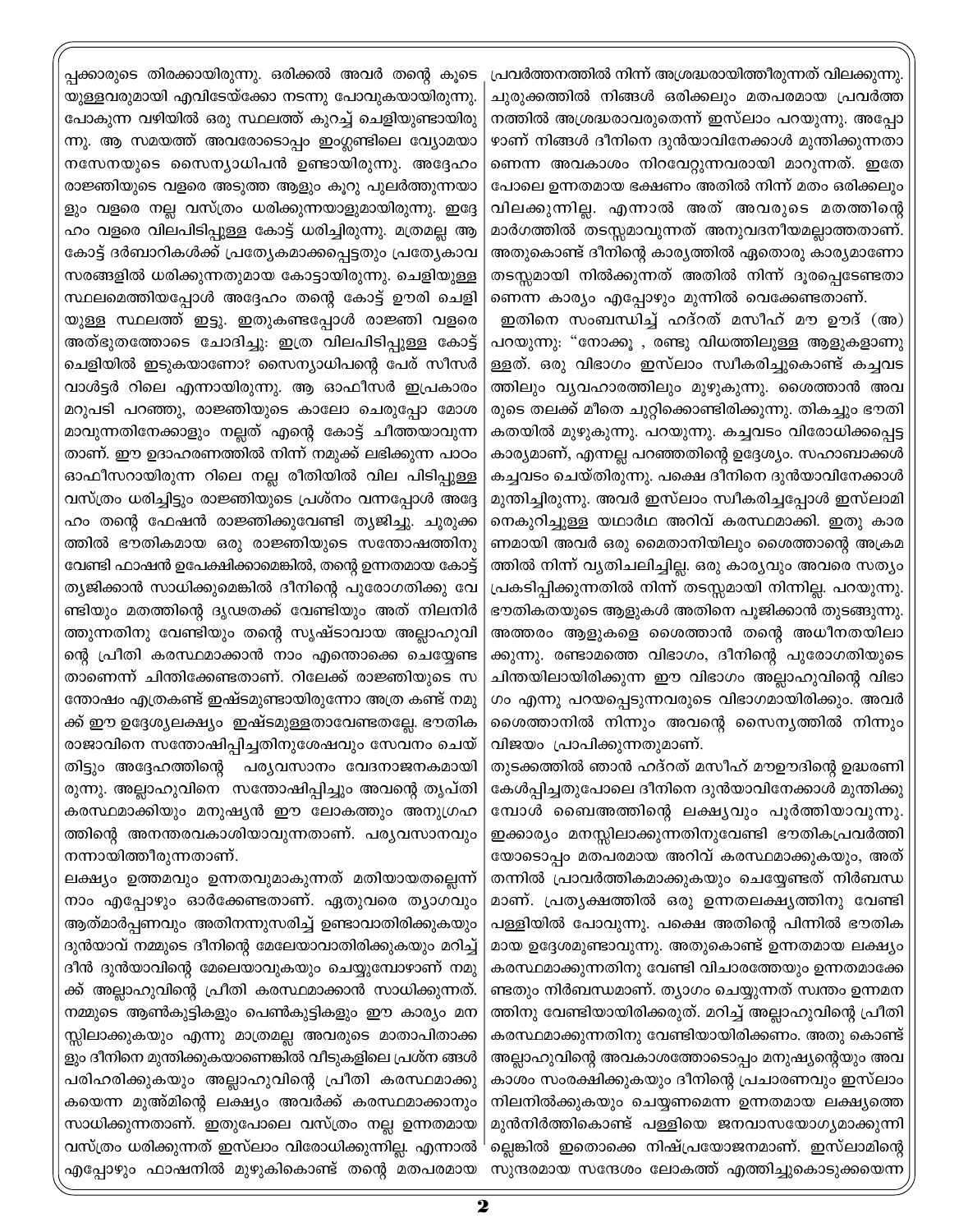അല്ലാഹുവും അവനോട് ലജ്ജ കാണിച്ചു. അതായത് ഈ സദസ്സിൽ ഇരിക്കുകയെന്നത് അദ്ദേഹത്തിന്റെ തെറ്റുകൾ ദൂര പ്പെടുന്നതിനു കാരണമായി. ആരാണോ ലജ്ജ കാണിച്ചതു അല്ലാഹു അവരുടെ തെറ്റുകൾ പൊറുത്തു കൊടുത്തു. മൂന്നാ മൻ മുഖം തിരിച്ചുകളഞ്ഞു. അല്ലാഹുവും അവനിൻ നിന്നും മുഖം തിരിച്ചു. മൂന്നാളുകൾ വരികയും അവരിൽ രണ്ടു പേർ അവിടെ ഇരിക്കുകയും മൂന്നാമൻ തിരിച്ചുപോയതും പ്രത്യക്ഷ ത്തിൽ ഒരു സാധാരണകാര്യമാണ്. എന്തു കൊണ്ടെന്നാൽ മൂന്നാമൻ കരുതി എനിക്ക് ശബ്ദമൊന്നും എത്തുന്നില്ല. അതു കൊണ്ട് ഇവിടെ ഇരിക്കുന്നത് കൊണ്ട് ഒരു പ്രയോജന വുമില്ല. എന്നാൽ ഈ മുന്നു പേരുടേയും പ്രവർത്തി ഹൃദ യവുമായി ബന്ധപ്പെട്ടതും ഹൃദയത്തിൽ നിന്നു ഉണ്ടായതും ഹൃദയാവസ്ഥ പ്രകടമാക്കുന്നതുമായി രുന്നു. അല്ലാഹുവിന്റെ ദൃഷ്ടിയും ഹൃദയത്തിലാണ് പതിയുന്നത്. അവന്റെ അനുഗ്ര ഹവും ഹൃദയാവസ്ഥക്കനുസരിച്ചാണ് ഉണ്ടാവുക. അതുകൊ ണ്ട് ഹൃദയാവസ്ഥ പ്രതിഫല ത്തിന്റേയും റിസൽട്ടിന്റേയും അടിസ്ഥാനത്തിൽ വളരെ പ്രാധാന്യമർഹിക്കുന്നതാണ്. ഈ കാര്യം ഓർക്കേണ്ടതാണ്. ചുരുക്കത്തിൽ അല്ലാഹു ഇവിടേ യും ഇതേ രീതിയിലാണ് പെരുമാറിയിരുന്നത്. ഹൃദയത്തി ന്റെ കാര്യത്തിൽ ആര് എത്ര കണ്ട് മുന്നോട്ട്പോവുന്നുവോ, എത്ര കണ്ട് അശ്രദ്ധ കാണി ക്കുന്നുവോ അതാണ് അല്ലാഹു നോക്കുന്നത്. ആദ്യം രണ്ട് പേർക്കും അവരുടെ പദവിയനുസ രിച്ച് അനുഗ്രഹം ലഭിക്കുകയും മൂന്നാമൻ നഷ്ടപ്പെട്ടവനായി ത്തീരുകയും ചെയ്തു. എന്നു മാത്രമല്ല കോപത്തിനു കാരണ മായിത്തീരുകയും ചെയ്തു. ഒരു വിശ്വാസി, അവന്റെ മുന്നി ലുള്ള ഈ ലക്ഷ്യം കരസ്ഥമാക്കുന്നതിനു വേണ്ടി എത്ര മാത്രം ത്യാഗം വരിച്ചു വെന്ന് നോക്കേണ്ടതാണ്. ആവശ്യ ത്തിനനുസരിച്ച് ത്യാഗം വരിക്കുന്നയാൾ അയാൾ അല്ലാഹു വിന്റെ സഹായത്തിന്റേയും പ്രതിഫലത്തിന്റേയും അവകാശി യായി മാറുന്നതാണ്. ത്യാഗം എപ്പോഴും ഒന്നുകിൽ ശക്തിക്ക നുസരിച്ചായിരിക്കും, അല്ലെങ്കിൽ ആവശ്യത്തിനനുസരിച്ചാ യിരിക്കും. എല്ലാ പ്രാവശ്യവും ശക്തിക്കനുസരിച്ച് ത്യാഗം വരിക്കണമെന്ന് നിർബന്ധമില്ല. എത്രയാണോ ആവശ്യമായി ട്ടുള്ളതും അത്രയും ത്യാഗമാണ് ശരീഅത്ത് ആവശ്യപ്പെടു ന്നത്. അതു കൊണ്ടാണ് ഒരു ഹദീസ് ഇപ്രകാരമുള്ളത് അതായത് ഒരിക്കൽ റസൂൽ കരീം (സ) പറഞ്ഞു, ഒരു ദിർഹം ലക്ഷം ദിർഹമിനേക്കാൾ മുൻ കടന്നു. കാരണം ഒരാൾ 2 ദിർഹമിൽ നിന്ന് ഒരു ദിർഹം കൊടുക്കുന്നു. എന്നാൽ ഒരാ ളുടെയടുത്ത് ലക്ഷക്കണക്കിന് ദിർഹമുണ്ട്. അതിൽ നിന്നാ ണ് അയാൾ ഒരു ലക്ഷം കൊടുക്കുന്നത്. അത് അയാളുടെ നിലവാരത്തിനനുസരിച്ച് വളരെ കുറവായിരുന്നു. ചുരുക്ക ത്തിൽ യഥാർഥ ലക്ഷ്യം അല്ലാഹുവിന്റെ തൃപ്തി കരസ്ഥമാ ക്കലാണ്. അതാണ് ഓർക്കേണ്ടത്. ഇവർ രണ്ടുപേരുടേയും ഈ ചിലവിന്റെ കാര്യത്തിൽ അല്ലാഹുവിന്റെ തൃപ്തിയാണ് ലക്ഷ്യമായിട്ടുണ്ടായിരുന്നത്.

ചുരുക്കത്തിൽ അല്ലാഹുവിന്റെ പ്രീതി കരസ്ഥമാക്കുന്നതി ന്നു വേണ്ടി തങ്ങളുടെ ഹൃദയാവസ്ഥയെ രൂപപ്പെടുത്തുക യെന്നതാണ് ഒരു സത്യവിശ്വാസിയുടെ ജോലി. അല്ലാഹുവി ന്റെ പ്രീതി കരസ്ഥമാക്കണം എന്നതായിരിക്കണം ലക്ഷ്യം. അതിലാണ് അയാളുടെ വിജയമുള്ളത്. ഏത് വിധത്തിലാണ്

ഉത്തരവാദിത്വം നമ്മളിൽ അർപ്പിതമാണ്. അത് നാം നിറവേ റ്റണ്ടതാണ്. വിശുദ്ധഖുർആന്റെ പല ഭാഷകളിലുള്ള പരിഭാഷ യുടെ പ്രചാരണം നമ്മുടെ ഉത്തരവാദിത്വമാണ്. നാം അതി ന്റെ അവകാശം നിറവേറ്റേണ്ടതാണ്. യഥാർഥ ആരാധന നടത്തുന്നവരായി മാറ്റുന്നതിനു വേണ്ടി നാം എല്ലാ സ്ഥല ത്തും പള്ളി നിർമ്മിക്കുന്നതാണ്. ഇതിന്റെ അവകാശം നിറ വേറ്റുന്നതിനു വേണ്ടി നാം ലോകത്തുള്ള എല്ലാ സ്ഥലത്തും ഒരു പ്ലാനോടു കൂടി പ്രവർത്തിക്കേണ്ടതാണ്. നാം ഉന്നത മായ മാതൃകയിലൂടെ മനുഷ്യത്വത്തിന്റെ വില നിലനാട്ടേണ്ട താണ്. ഈ പ്രവർത്തികളെല്ലാം നാം ഭൗതികത സമ്പാദിക്കു ന്നതിനോടൊപ്പം ചെയ്യുകയാണെങ്കിൽ ഭൗതികത സമ്പാദി ക്കുകയെന്നതും നമ്മുടെ ദീനായി മാറുന്നതാണ്. ഇതില്ലെ ങ്കിൽ നമ്മുടെ അനുവദനീയമായ പ്രവർത്തിയും അല്ലാഹു വിന്റെ ദൃഷ്ടിയിൽ അനുവദനീയമല്ലാത്തതാവുന്നു.

ഉഹദ് യുദ്ധത്തിൽ റസൂൽ കരീം (സ) ശഹീദായി എന്ന പ്രചരണം വ്യാപിച്ചു. അപ്പോൾ യുദ്ധത്തിൽ പങ്കെടുത്ത, കുറേ ദിവസം പട്ടിണിയിലായിരുന്ന ഒരു സഹാബി ആ സമ യത്ത് അദ്ദേഹത്തിന്റെ പക്കലുള്ള ഉണങ്ങിയ കാരക്ക തിന്നു കയായിരുന്നു. തിന്നു കൊണ്ടിരിക്കുമ്പോൾ ഈ വാർത്ത കേട്ടു. കേട്ടയുടനെ തന്നെ അദ്ദേഹം കാരക്ക വലിച്ചെറിയു കയും യുദ്ധത്തിൽ പങ്കെടുത്തു കൊണ്ട് ശഹീദാകുകയും ചെയ്തു. ആ സമയത്ത് അദ്ദേഹം തന്റെ വയറിനേയും വിശ പ്പിനേയും കുറിച്ചല്ല ചിന്തിച്ചിരുന്നത്. മറിച്ച് ഈ കാരക്ക തിന്നുന്നതും പാപമാണെന്ന് കരുതി. എന്തുകൊണ്ടെന്നാൽ ആ സമയത്ത് കാരക്ക തിന്നുന്നത് തിന്മയാണെന്നാണ് ദീൻ ആവശ്യപ്പെടുന്നത്. ചുരുക്കത്തിൽ ഏതൊരു പ്രവൃത്തിയാ ണോ ദീനിന്റെ മാർഗത്തിൽ തടസ്സമായിത്തീരുന്നത് അത് എത്ര തന്നെ ഉന്നതവും ഉത്തമവുമായാലും അനുവദനീയ മല്ല. ഏതൊരു പ്രവൃത്തി ദീനിന്റെ മാർഗത്തിൽ തടസ്സമാവു ന്നില്ലയോ അത് എത്രത്തോളം എളുപ്പവും സമാധാനമുള്ള തുമാണെങ്കിൽ അതു വെറുക്കപ്പെട്ടതല്ല, അതു അനുവദനീയ മായിത്തീരുന്നു. അതുകൊണ്ട് നമ്മുടെ ഹൃദയാവസ്ഥയെ അല്ലാഹുവിന്റെ പ്രീതി കരസ്ഥമാക്കുന്നതായി മാറുന്നതിനു ള്ള ആത്മാവ് ഉണ്ടാക്കുന്നതിനു വേണ്ടി ശ്രമിക്കേണ്ടതാണ്. ഒരു നിവേദനത്തിൽ വന്നിരിക്കുന്നു, ഒരിക്കൽ റസൂൽ കരീം (സ) പള്ളിയിൽ ഇരിക്കുകയായിരുന്നു. അദ്ദേഹത്തിന്റെ കൂടെ സഹാബാക്കളുമുണ്ടായിരുന്നു. ആ സമയത്ത് 3 ആളു കൾ വന്നു. അതിൽ രണ്ടാളുകൾ റസൂൽ കരീം (സ) ന്റെ യടുത്തേക്ക് വന്നു. അവരിൽ ഒരാൾ തിരിച്ചുപോയി. അവർ രണ്ടുപേരും റസൂൽ കരീം(സ) ന്റെയടുത്ത് വന്നു നിന്നു. അവരിൽ ഒരാൾ റസൂൽ കരീം(സ) ന്റെയടുത്ത് ഒഴിഞ്ഞ സ്ഥലമുള്ളതായി കാണുകയും പെട്ടെന്ന് മുന്നോട്ട് വന്നു കൊണ്ട് റസൂൽ കരീം(സ) ന്റെയടുത്ത് വന്നിരുന്നു. രണ്ടാ മത്തെയാൾ ജനങ്ങളുടെ പിന്നിൽ ഇരിക്കുകയും ചെയ്തു. സ്ഥലമില്ലെന്ന് കരുതി മൂന്നാമൻ തിരിച്ചുപോയി. റസൂൽ കരീം(സ) തന്റെ പ്രസംഗം അവസാനിച്ചപ്പോൾ പറഞ്ഞു, ഞാൻ ഈ മൂന്നു പേരുടേയും അവസ്ഥയെക്കുറിച്ച് പറഞ്ഞു തരട്ടെ. അവരിൽ എന്റെയടുക്കൽ വന്നിരുന്നയാൾ അല്ലാ ഹുവിന്റെ പക്കൽ അഭയസ്ഥാനം കരസ്ഥമാക്കി. അല്ലാഹു അദ്ദേഹത്തിന് അഭയം നൽകി. രണ്ടാമൻ നാണം കാണിച്ചു.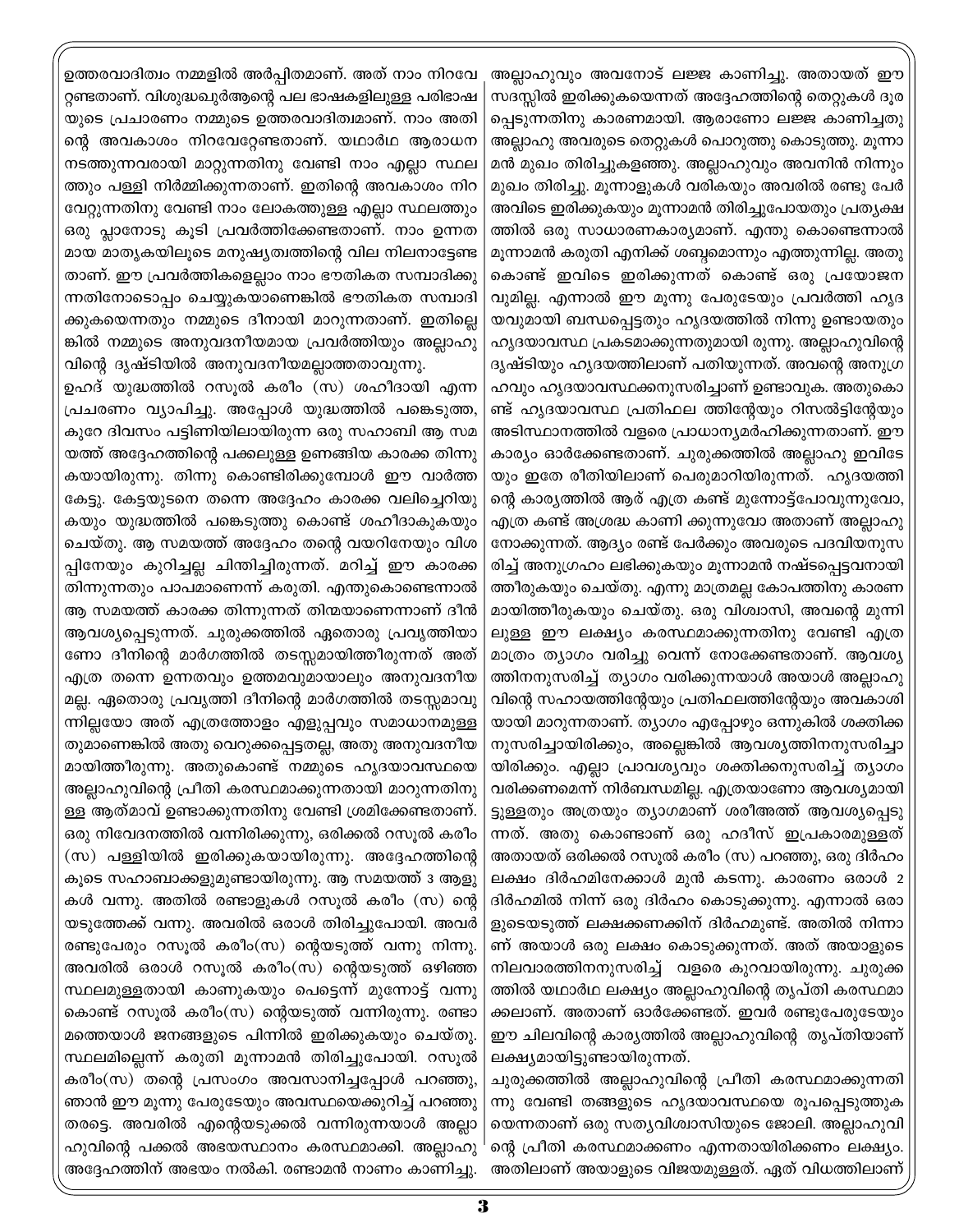നാം നമ്മുടെ പ്രതിജ്ഞയെ പൂർത്തിയാക്കി കൊണ്ട് ദീനിനെ ദുൻയാവിനെക്കാൾ മുന്തിക്കുന്നതിനുള്ള കഴിവുകൾ യഥാ ർഥമായ നിലയിൽ പ്രാവർത്തികമാക്കാൻ കഴിയുമെന്ന കാര്യം എപ്പോഴും ചിന്തിച്ചുകൊണ്ടിരിക്കേണ്ടതാണ്. അൻസാ റുല്ലാഹ് യുടെ ഇജ്തിമാ ഇന്നു നടക്കുകയാണ്. ശൂറയും നടക്കുന്നു. അവർ ശുറയിലും ഈ ദിവസങ്ങളിലും ഇതി നെക്കുറിച്ച് ചിന്തിക്കേണ്ടതാണ്. നാം എത്ര കണ്ട് നമ്മുടെ അവസ്ഥയെ ദീനിനെ ദുൻയാവിനേക്കാൾ മുന്തിക്കുന്നതിനു വേണ്ടി ഉയർത്താൻ സാധിക്കുമെന്നതിനെക്കുറിച്ച് ആത്മപ രിശോധന നടത്തേണ്ടതാണ്. അൻസാറുല്ലാഹ് യുടെ പ്രായം എന്നത് മറ്റുള്ളവർക്ക് മാതൃകയാവേണ്ട പ്രായമാണ്. അല്ലാ ഹുവിന്ന് നമ്മുടെ ഒരു കാര്യവുമാവശ്യമില്ല. മറിച്ച് ഇത് അവ ന്റെ ഔദാര്യമാണ്. നിങ്ങൾ ദീനിനെ ദുൻയാവിനേക്കാൾ മുന്തിക്കുകയാണെങ്കിൽ എന്റെ പ്രീതി കരസ്ഥമാക്കാൻ സാധിക്കുന്നതാണെന്ന് പറഞ്ഞുകൊണ്ട് അവൻ നമ്മളിൽ ഔദാര്യം ചെയ്തിരിക്കുകയാണ്. ഞാൻ ധനത്തിന്റെ ഉദാഹ രണം നൽകി. അല്ലാഹുവിന്ന് അതിന്റെ ആവശ്യമില്ല. അല്ലാ ഹുവിന് നമ്മുടേതെന്നല്ല ആരുടേയും ആവശ്യമില്ല. ഈ കാര്യങ്ങളും സ്വർണ്ണവും വെള്ളിയും ഭൂമിയുമൊക്കെ അവൻ സൃഷ്ടിച്ചതാണ്. അവൻ ഉദ്ദേശിക്കുകയാണെങ്കിൽ മതപര മായ പ്രവർത്തനം നടത്തുന്നവർക്ക് സ്വയം നൽകാൻ സാധി ക്കുന്നതാണ്. എന്നാൽ അവൻ നമ്മുടെ ഉത്തരവാദിത്വത്തെ ക്കുറിച്ച് ബോധം നൽകികൊണ്ട് അത് കരസ്ഥമാക്കുന്നതിനു വേണ്ടി ത്യാഗത്തിലേക്ക് ശ്രദ്ധ തിരിച്ചിരിക്കുന്നു. അങ്ങനെ അവന്റെ പ്രീതി കരസ്ഥമാക്കുന്നവരായിത്തീരാൻ വേണ്ടി. വെറും ധനത്തിന്റെ കാര്യമല്ല അവൻ നമുക്ക് സന്താനങ്ങളെ നൽകി. കുട്ടികളുടെ തർബിയത്തിനുള്ള കാര്യങ്ങൾ സ്വയം ഉണ്ടാക്കാമായിരുന്നു. കുട്ടികൾക്ക് തർബിയത്ത്കൊടുക്കുക. അവരിൽ ഉന്നതമായ ലക്ഷ്യം കരസ്ഥമാക്കുന്നതിനുവേണ്ടി തങ്ങളുടെ നിലവാരമനുസരിച്ച് ചിലവ് ചെയ്യുക. അങ്ങനെ ദീനിന് ഉപകാരപ്രദമാവട്ടെയെന്ന് മാതാപിതാക്കളോട് പറ യുന്നു. ചുരുക്കത്തിൽ ഇത് അഹ്മദിമാതാപിതാക്കളുടെ വലിയൊരു ഉത്തരവാദിത്വമാണ്. ദീനിന് പ്രയോജനപ്രദമാ വുന്ന വിധത്തിൽ അവർക്ക് തർബിയ്യത്ത് നൽകുക. അപ്പോ ഴാണ് ദീനിനെ ദുൻയാവിനേക്കാൾ മുന്തിക്കുന്നതാണെന്ന കാര്യം പൂർത്തിയാവുന്നത്. പ്രതിജ്ഞ പൂർത്തിയാവുന്നത്. ഇക്കാര്യങ്ങൾ ചെറുപ്പത്തിൽ തന്നെ മനസ്സിലാക്കുന്നവരായി മാറുന്ന വിധത്തിൽ അവർക്ക് തർബിയത്ത് കൊടുക്കുക. ചുരു ക്കത്തിൽ അല്ലാഹു ഈ കാര്യങ്ങളെല്ലാം നമ്മിൽ ഏൽപ്പിച്ചു കൊണ്ട് നമ്മെ പരീക്ഷിക്കുന്നു. ദീനിനെ ദുൻയാവിനേക്കാൾ മുന്തിക്കുന്നതാണെന്ന പ്രതിജ്ഞ നിറവേറ്റുന്നതിന്നുള്ള ഉത്തരവാദിത്വം മറ്റുള്ളവരേക്കാൾ കൂടുതലായി നിങ്ങൾക്കാ ണുള്ളതെന്ന് എല്ലാ നിലയിലുമുള്ള ഭാരവാഹികളോടും ഞാൻ പറയാനാഗ്രഹിക്കുന്നു. ഒരു ലക്ഷ്യം കരസ്ഥമാക്കുന്ന തിനു വേണ്ടി അവരിൽ ഭരമേൽപ്പിച്ചിരിക്കുന്നു. അതിന്നു വേണ്ടി അവർക്ക് തങ്ങളുടെ ത്യാഗത്തിന്റെ നിലവാരം ഉയർ ത്തേണ്ട ആവശ്യമുണ്ട്. ഇപ്രകാരം എല്ലാ നിലയിലുമുള്ള ഭാരവാഹികൾക്കും അവരുടെ നിലയനുസരിച്ച് തങ്ങളുടെ പ്രതിജ്ഞ പൂർത്തിയാക്കാൻ സാധിക്കുന്നതാണ്. സാധി ക്കേണ്ടതുമാണ്. അല്ലാഹുവിന്റെ ദൃഷ്ടി ഹൃദയത്തിലാ

ണെന്ന കാര്യം ഓർക്കേണ്ടതാണ്. വ്യാകുലതയോടുകൂടി പ്രവർത്തിക്കുന്നവരുടെ ആത്മാർഥയിൽ അല്ലാഹു അനു ഗ്രഹം ചൊരിയുകയും അവർക്ക് തന്റെ സാമിപ്യം കൊണ്ടനു ഗ്രഹിക്കുകയും ചെയ്യുന്നു. അതുകൊണ്ട് ഓരോ ഭാരവാഹി യും ഈ സ്ഥാനം കരസ്ഥമാക്കുന്നതിനുവേണ്ടി തങ്ങളുടെ കഴിവിന്റെ പരമാവധി ശ്രമിക്കേണ്ടതാണ്. ദീനിനെ ദുൻയാ വിനേക്കാൾ മുന്തിക്കുന്നതാണെന്ന പ്രതിജ്ഞയെ ശരിയായ രീതിയിൽ മനസ്സിലാക്കാനും അതനുസരിച്ച് പ്രവർത്തിക്കാ നുമുള്ള തൗഫീഖ് അല്ലാഹു എല്ലാ ഭാരവാഹികൾക്കും എല്ലാ അഹ്മദികൾക്കും എനിക്കും നിങ്ങൾക്കുമെല്ലാവർക്കും തൗഫീഖ് നൽകുമാറാകട്ടെ.

ഇന്നുമൊരു ദു:ഖകരമായ വാർത്തയുണ്ട്. പാക്കിസ്താനിൽ ഒരു ശഹാദത്ത് നടക്കുകയുണ്ടായി. ബഹുമാനപ്പെട്ട ഖുർശിദ് സാഹിബിന്റെ മകൻ ലത്തീഫ് ആലംബട്ട് സാഹിബ് കാമ്റ ജില്ല അട്ടക്. ഒക്ടോബർ 15 ാം തിയ്യതി രാത്രി 7 മണിക്ക് അദ്ദേഹത്തിന്റെ വീട്ടിന്റെയടുത്ത് അജ്ഞാതരായ 2 ആളു കൾ മോട്ടോർസൈക്കിളിൽ വന്നു കൊണ്ട് വെടിവച്ചു ശഹീ الَّالِلُّهِ وَإِنَّآ إِلَيۡهِ رَجِعُوۡنَ .3000 c

ലത്തീഫ് ആലംബട്ട് സാഹിബിന്റെ കുടുംബം മോങ്കിജില്ല ഗുജ്റൻവാലയുമായി ബന്ധപ്പെട്ടവരാണ്. ശഹീദിന്റെ കൂടുംബത്തിൽ , അദ്ദേഹത്തിന്റെ പിതാവ് ഖൂർശീദ് ആലം ബട്ട് സാഹിബ് മുഖേനയാണ് അഹ്മദിയത്ത് പ്രവേശിച്ചത്. അദ്ദേഹത്തിന് 1934ൽ ബൈഅത്ത് ചെയ്ത് അഹ്മദിയ്യാ ജമാഅത്തിൽ പ്രവേശിക്കാനുള്ള തൗഫീഖ് ലഭിച്ചു. ശഹീദ് 1952 ഏപ്രിലിൽ ഗുജ്റൻ വാലയിൽ ജനിച്ചു. എഫ്.എ വരെ വിദ്യാഭ്യാസം കരസ്ഥമാക്കി. അതിനു ശേഷം Air Force ൽ ചേരുകയുണ്ടായി. 1991ൽ റിട്ടയറായി. ശഹീദ് ശഹാദത്ത് സമ യത്ത് നാസിം ഇശാഅത്ത് അൻസാറുല്ലാഹ് എന്ന നിലയിൽ സേവനം അനുഷ്ടിക്കുകയായിരുന്നു. ഇതിനുപുറമേ ശഹീദിന് ജില്ലാ അടിസ്ഥാനത്തിൽ സിക്രട്ടറി സിയാഫത്ത്, ഖുദ്ദാമുൽ അഹ്മദിയായിൽ നാസിം സിഹത്തെ ജിസ്മാനി എന്നീ നിലകളിലും സേവനം ചെയ്യാനുള്ള തൗഫീഖ് ലഭിച്ചു. പരേതൻ ഉന്നത സ്വാഭാവത്തിന്റെയും ഗാംഭീര്യവ്യക്തിത്വ ത്തിന്റെയും ഉടമസ്ഥനായിരുന്നു. കുട്ടികളുടെ തഅ്ലീം തർ ബിയത്ത് കാര്യങ്ങളിൽ വളരെയധികം തൽപരനായിരുന്നു. ശഹീദാവുന്ന സമയത്ത് അദ്ദേഹത്തിന്റെ വയസ്സ് 62 ആയി രുന്നു. അദ്ദേഹം വസിയ്യത്ത് ഫോറം പൂരിപ്പിച്ചിരുന്നു. അതി ന്റെ നടപടികൾ നടക്കുകയായിരുന്നു. ഏതായാലും കാർപർ ദാസിന്റെ ആളുകൾ അദ്ദേഹത്തിന്റെ വസിയ്യത്ത് അനുവദി ക്കേണ്ടതാണ്. ഞാൻ അദ്ദേഹത്തിന്റെ വസിയ്യത്ത് അനുവദി ക്കുന്നു. അതുകൊണ്ട് മൂസിയെന്ന നിലയിൽ ഏതൊരു നട പടിയാണോ സ്വീകരിക്കേണ്ടത് അത് സ്വീകരിക്കുക. അല്ലാ ഹു പരേതന്റെ പദവി ഉയർത്തുമാറാകട്ടെ. ബന്ധു മിത്രാദി കൾക്ക് ക്ഷമയും സെ്ഥര്യവും ധൈര്യവും നൽകുമാറാകട്ടെ. പാക്കിസ്താനിൽ ജമാഅത്തംഗങ്ങളെ എല്ലാ നിലയിലും അല്ലാഹു സംരക്ഷിക്കുമാറാകട്ടെ. ശത്രുക്കൾ തങ്ങളുടെ ശത്രുതയിൽ അധികരിച്ചുകൊണ്ടിരിക്കുകയാണ്. അല്ലാഹു എത്രയും പെട്ടെന്ന് നമുക്ക് സമാധാനത്തിന്റെയും ശാന്തി യുടേയും അവസ്ഥ ഉണ്ടാക്കിതരുമാറാകട്ടെ. ആമീൻ.